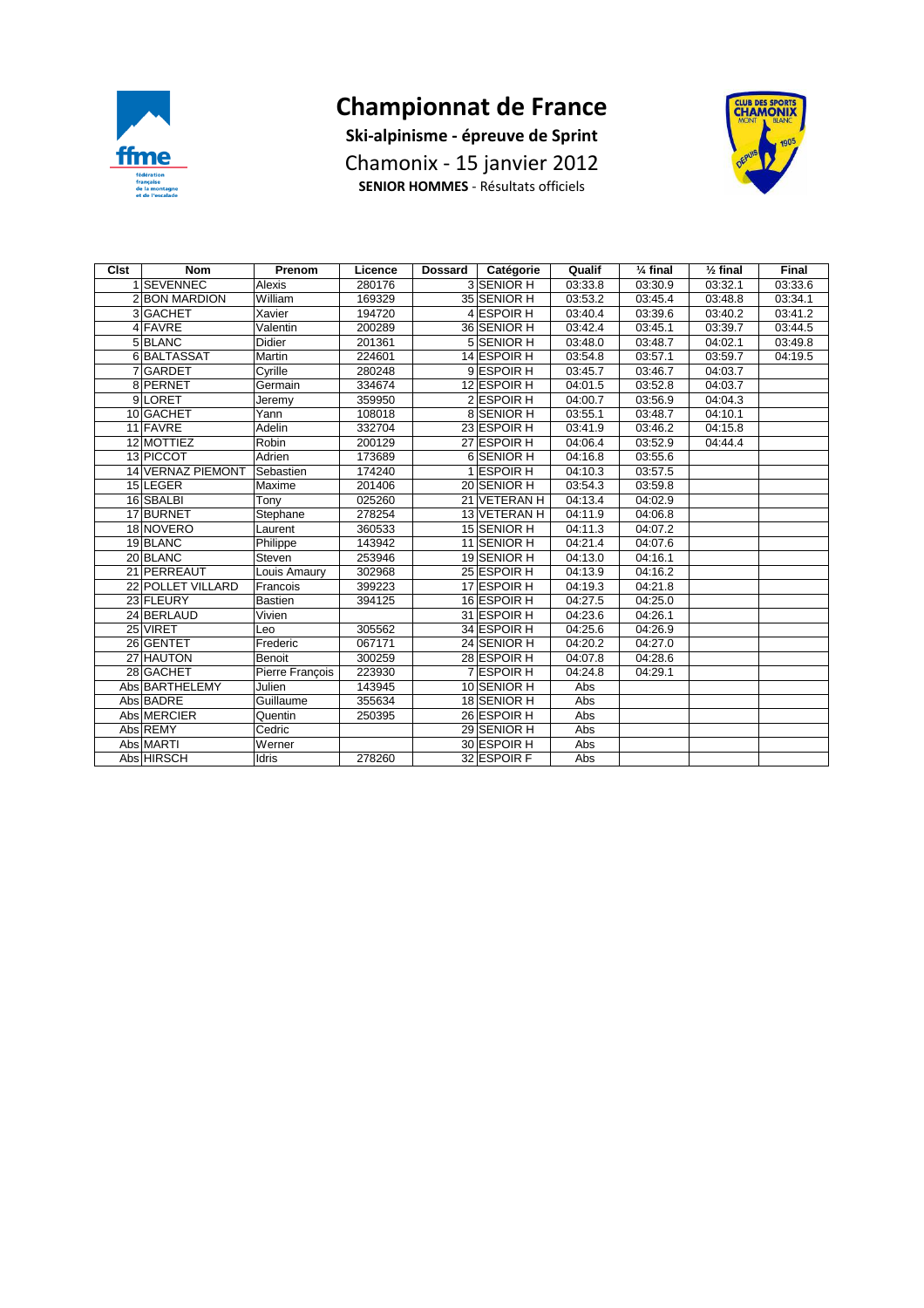

**Ski-alpinisme - épreuve de Sprint** Chamonix - 15 janvier 2012 **SENIOR FEMMES** - Résultats officiels



| Clst | <b>Nom</b>   | <b>Prenom</b>   | Licence | <b>Dossard</b> | Catégorie     | Qualif  | $\frac{1}{4}$ final | $\frac{1}{2}$ final | <b>Final</b> |
|------|--------------|-----------------|---------|----------------|---------------|---------|---------------------|---------------------|--------------|
|      | <b>IROUX</b> | Laetitia        | 225283  |                | 104 SENIOR F  | 04:15.4 |                     |                     | 03:51.4      |
|      | 2 SILITCH    | Nina            | 240840  |                | 101 VETERAN F | 04:03.0 |                     |                     | 04:00.2      |
|      | 3 FAVRE      | Emilie          | 200133  |                | 106 ESPOIR F  | 04:27.7 |                     |                     | 04:27.2      |
|      | 4 MANEGLIA   | Marion          | 279413  |                | 103 SENIOR F  | 04:46.8 |                     |                     | 04:33.5      |
|      | 5 DU CREST   | <b>Blandine</b> | 092044  |                | 102 SENIOR F  | 04:28.6 |                     |                     | 04:36.0      |
|      | 6 FAVRE      | Corinne         | 026709  |                | 105 VETERAN F | 05:05.7 |                     |                     | 05:54.7      |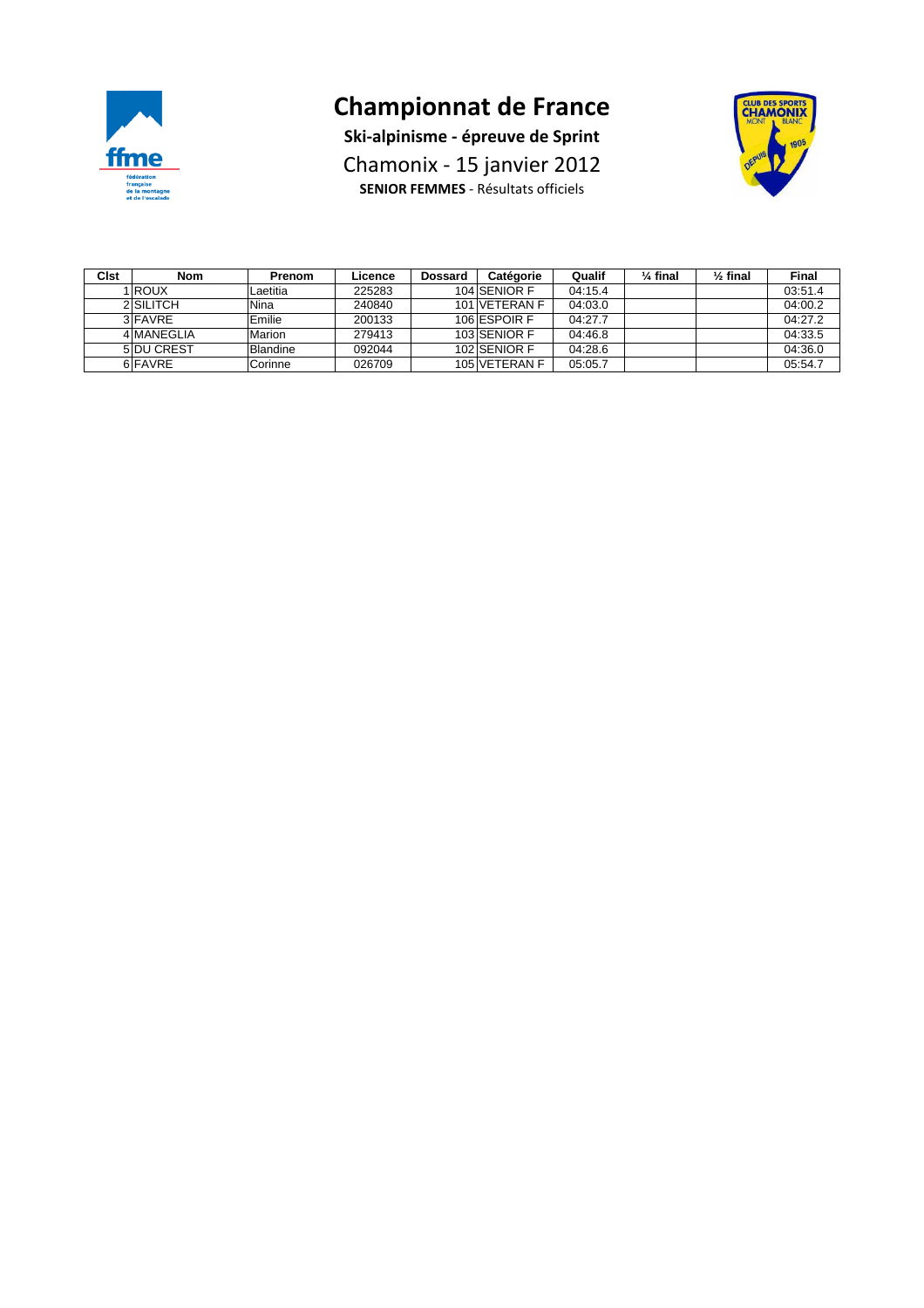

**Ski-alpinisme - épreuve de Sprint** Chamonix - 15 janvier 2012 **JUNIOR HOMMES** - Résultats officiels



| <b>Clst</b> | <b>Nom</b>         | Prenom          | Licence | Catégorie<br><b>Dossard</b> | Qualif  | $\frac{1}{4}$ final | $\frac{1}{2}$ final | <b>Final</b> |
|-------------|--------------------|-----------------|---------|-----------------------------|---------|---------------------|---------------------|--------------|
|             | LOCATELLI          | <b>Baptiste</b> | 370000  | 131 JUNIOR H                | 03:25.6 |                     |                     | 03:23.9      |
|             | 2 CERUTTI          | Corentin        | 338582  | 124 JUNIOR H                | 03:26.8 |                     |                     | 03:24.5      |
|             | 3 CORBEX           | Emilio          | 357357  | 127 JUNIOR H                | 03:47.7 |                     |                     | 03:42.3      |
|             | 4 MARULLAZ         | Vincent         | 281049  | 123 JUNIOR H                | 03:52.8 |                     |                     | 03:42.7      |
|             | 5 DAGUE            | Theo            | 362495  | 121 JUNIOR H                | 03:46.3 |                     |                     | 03:43.1      |
|             | 6BOCHET            | Emilien         | 357894  | 122 JUNIOR H                | 03:38.7 |                     |                     | 03:57.0      |
|             | 7 JUILLAGUET       | Robin           | 279035  | 125 JUNIOR H                | 03:59.6 |                     |                     |              |
|             | 8 MAZEYRAC         | Pierre          |         | 133 JUNIOR H                | 04:01.7 |                     |                     |              |
|             | 9 POLLET VILLARD   | Yann            | 401759  | 128 JUNIOR H                | 04:02.2 |                     |                     |              |
|             | 10 GACHET          | Yvon            | 275108  | 129 JUNIOR H                | 04:08.7 |                     |                     |              |
|             | 11 NOLLET          | Maxime          | 355538  | 126 JUNIOR H                | 04:24.9 |                     |                     |              |
|             | 12 GUILLAUMONT     | Romain          |         | 132 JUNIOR H                | 04:57.4 |                     |                     |              |
|             | Abs <b>PERRIER</b> | William         | 370656  | 130 JUNIOR H                | Abs     |                     |                     |              |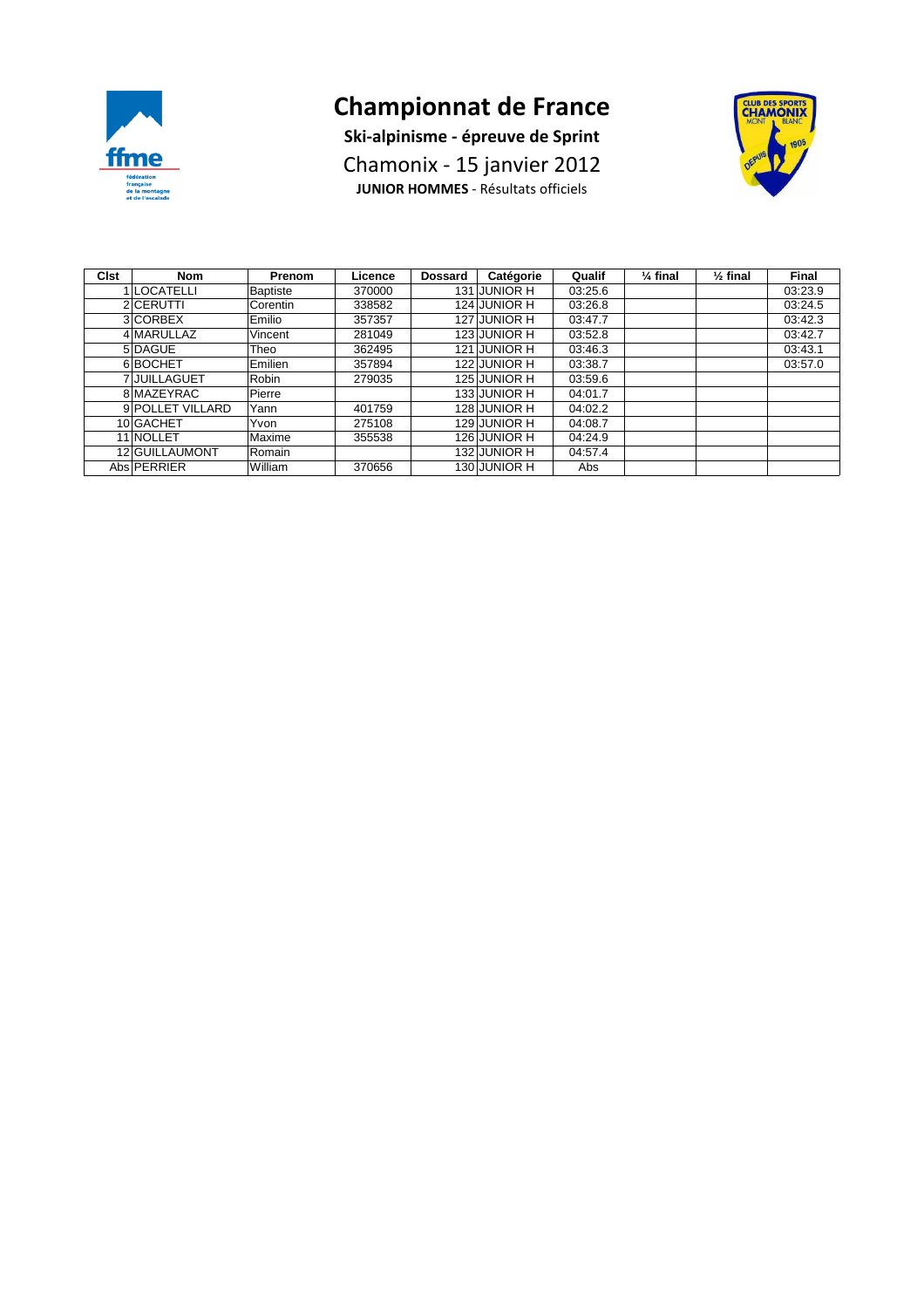

**Ski-alpinisme - épreuve de Sprint** Chamonix - 15 janvier 2012 **JUNIOR FEMMES** - Résultats officiels



| Clst | <b>Nom</b>  | <b>Prenom</b> | Licence | <b>Dossard</b> | Catégorie    | Qualif  | $\frac{1}{4}$ final | $\frac{1}{2}$ final | Final   |
|------|-------------|---------------|---------|----------------|--------------|---------|---------------------|---------------------|---------|
|      | I IMOLLARET | Axelle        | 213336  |                | 151 JUNIOR F | 04:32.6 |                     |                     | 04:26.9 |
|      | 2 CANDELA   | Salome        | 216524  |                | 152 JUNIOR F | 04:47.0 |                     |                     | 04:30.7 |
|      | 3 BONNEFOL  | Mathilde      | 216522  |                | 153 JUNIOR F | 04:46.0 |                     |                     | 04:36.0 |
|      | 4 FAVRE     | _ise.         | 372486  |                | 154 JUNIOR F | 05:24.6 |                     |                     | 05:26.3 |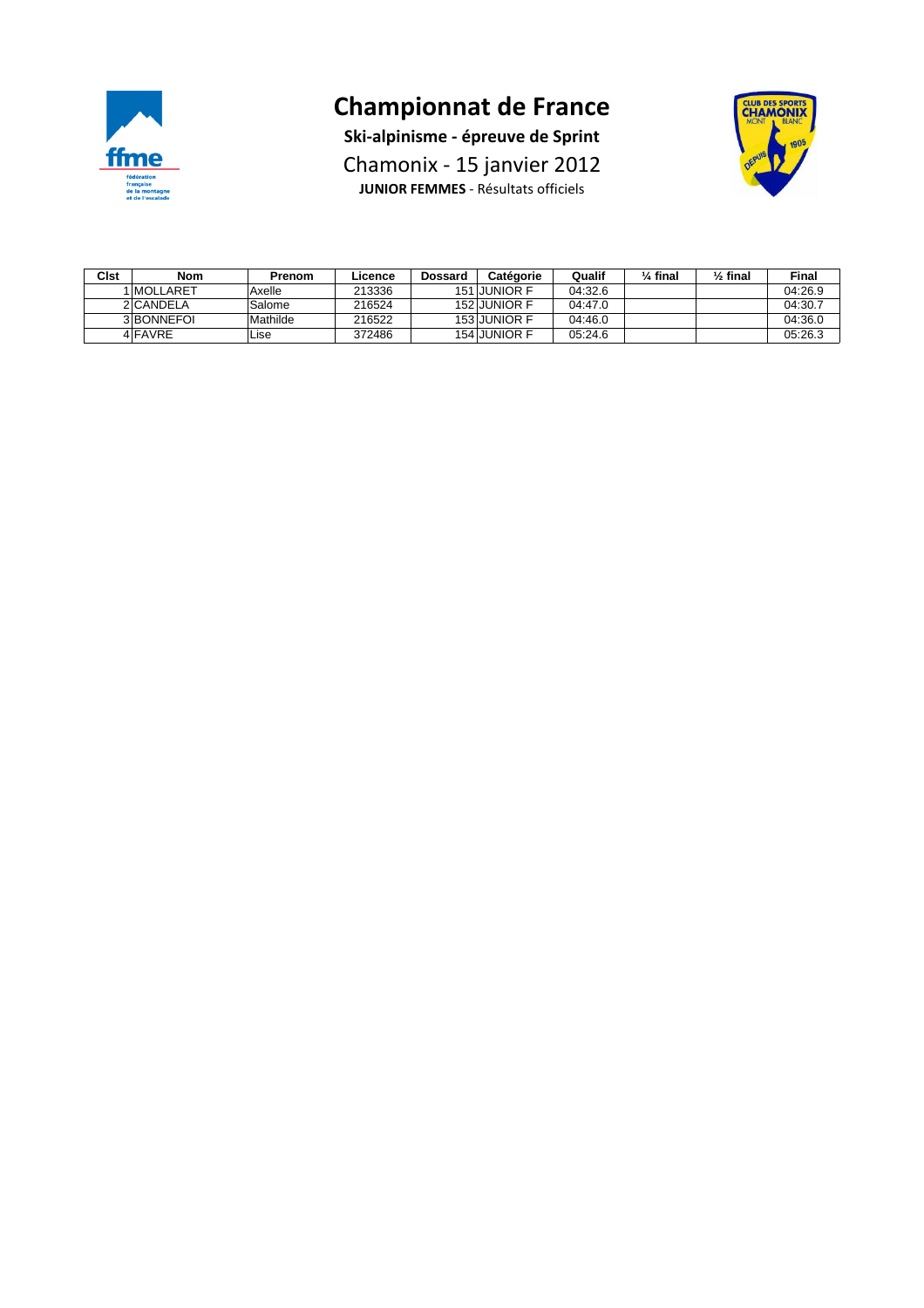

**Ski-alpinisme - épreuve de Sprint** Chamonix - 15 janvier 2012 **CADET HOMMES** - Résultats officiels



| Clst | <b>Nom</b>      | Prenom         | Licence | <b>Dossard</b> | Catégorie   | Qualif  | $\frac{1}{4}$ final | $\frac{1}{2}$ final | <b>Final</b> |
|------|-----------------|----------------|---------|----------------|-------------|---------|---------------------|---------------------|--------------|
|      | <b>CHAVANES</b> | Paul           | 361954  |                | 166 CADET H | 03:50.5 |                     |                     | 03:49.3      |
|      | 2 MARTIN        | Aymeric        | 361165  |                | 170 CADET H | 04:01.4 |                     |                     | 03:50.3      |
|      | 3BUET           | Adrien         | 395057  |                | 169 CADET H | 03:56.3 |                     |                     | 04:10.6      |
|      | 4 PORRET        | Felix          | 361715  |                | 163 CADET H | 04:06.6 |                     |                     | 04:11.5      |
|      | 5 BELLABOUVIER  | Simon          | 394830  |                | 171 CADET H | 04:09.2 |                     |                     | 04:25.5      |
|      | 6 MEYNET        | Jerome         | 393720  |                | 162 CADET H | 04:20.7 |                     |                     | Abd          |
|      | 7 TSCHOFEN      | Lucas          | 398720  |                | 168 CADET H | 04:28.8 |                     |                     |              |
|      | 8JUILLAGUET     | Swann          | 361418  |                | 161 CADET H | 04:31.3 |                     |                     |              |
|      | 9 PYTHON CURT   | <b>Bastien</b> | 389121  |                | 172 CADET H | 04:43.0 |                     |                     |              |
|      | 10 BOCHET       | Nathan         | 373359  |                | 173 CADET H | 04:53.3 |                     |                     |              |
|      | 11 ROULAND      | <b>Matthis</b> | 401298  |                | 175 CADET H | 05:06.6 |                     |                     |              |
|      | 12 POCHAT       | Gedeon         | 400523  |                | 164 CADET H | 05:08.5 |                     |                     |              |
|      | $13$ PAL        | Benjamin       | 293959  |                | 176 CADET H | 05:25.4 |                     |                     |              |
|      | 14 DURAN        | Adrien         | 402059  |                | 165 CADET H | 05:38.9 |                     |                     |              |
|      | 15 LAVOREL      | Arthur         | 399088  |                | 174 CADET H | 05:45.6 |                     |                     |              |
|      | Abs MARTIN      | Etienne        | 333465  |                | 167 CADET H | Abs     |                     |                     |              |